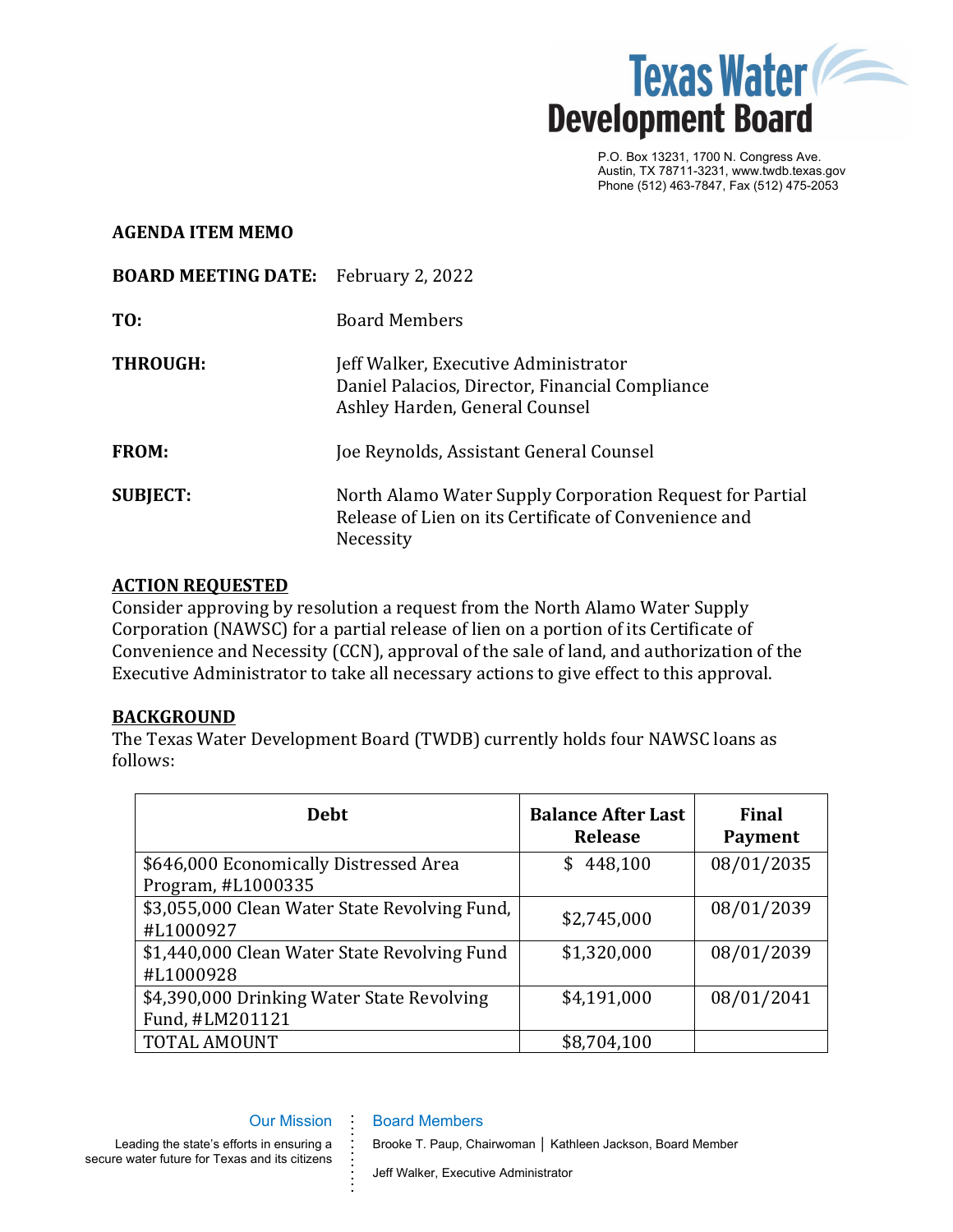Board Members January 6, 2022 Page 2

As part of the pledged security for the loans, the TWDB holds a Deed of Trust that creates a security interest in the real and personal property of the Corporation necessary to operate the system. Consequently, the Corporation must obtain the consent of the Board before the transfer or sale of any asset or property of the Corporation.

By letter dated September 21, 2021, the Corporation asks the Board to provide its consent to the release of part of its service area. The property is a 6.57-acre tract identified as the Vela & Flores Subdivision in Hidalgo County.

The tract is being sold to the City of Edinburg for \$9,576. The Public Utility Commission has approved the transfer of utility service for the area from the Corporation to Edinburg.

# **KEY ISSUES**

The outstanding balances on the loans and impact of the partial release on the remaining asset base of the Corporation have been reviewed. Staff has concluded that the remaining security pledged by the Corporation will be sufficient security to ensure the debt obligations of the Corporation are met and the limited release of this property from the Deed of Trust will neither compromise the security offered by the Corporation nor impair the Corporation's ability to meet its obligations.

# **RECOMMENDATION**

As there is no adverse effect to the security interest, the Executive Administrator recommends that the Board approve a partial release of lien limited to the tract described in the attached and consent to the sale. The Corporation will be responsible for paying any costs associated with the filings necessary to effectuate this limited release.

Attachment(s): Resolution No. (22-) Applicant Request Letter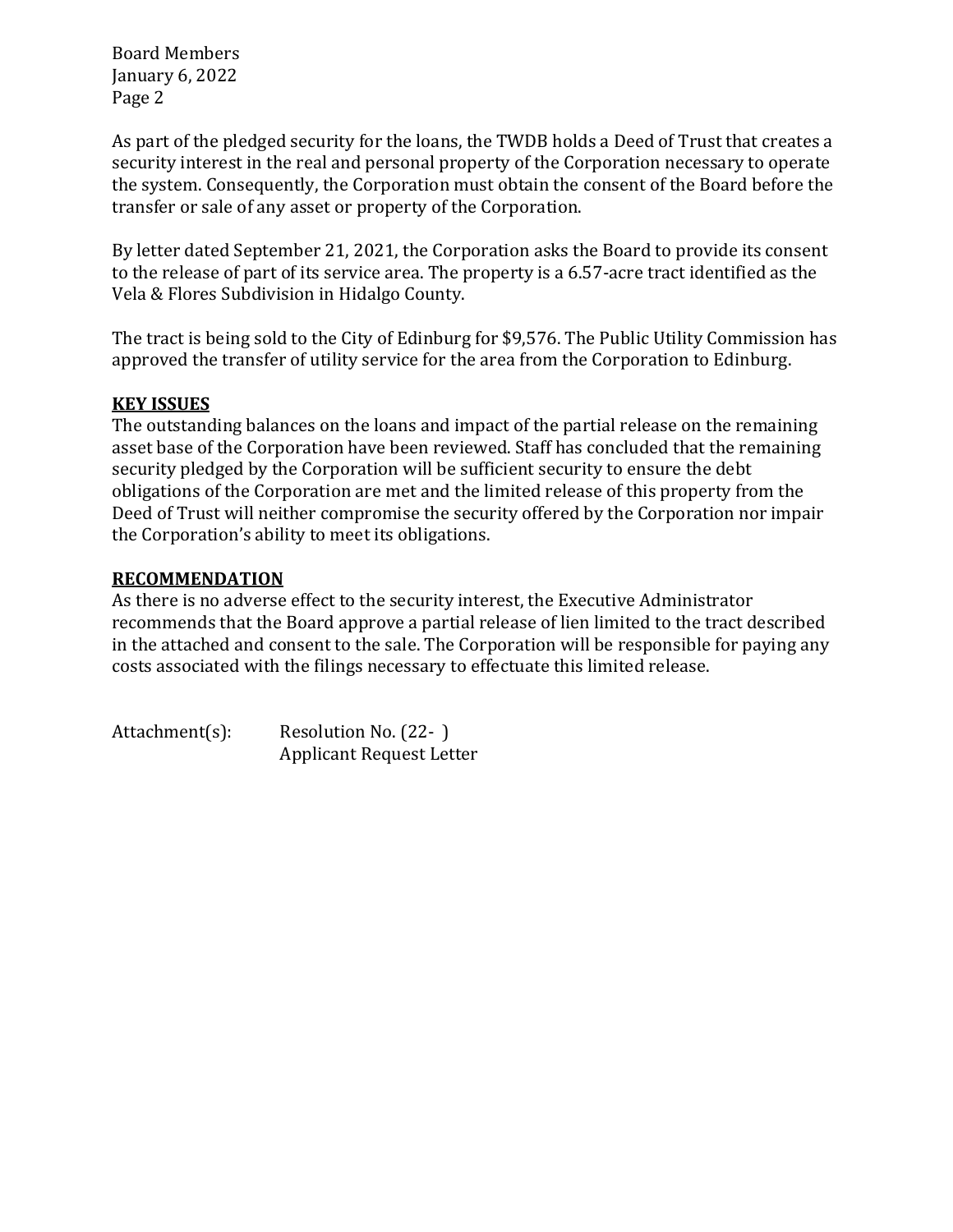## A RESOLUTION OF THE TEXAS WATER DEVELOPMENT BOARD APPROVING A REQUEST OF NORTH ALAMO WATER SUPPLY CORPORATION FOR A PARTIAL RELEASE OF LIEN

## $(22- )$

WHEREAS, the Texas Water Development Board (TWDB), currently owns the following debt obligations of North Alamo Water Supply Corporation (Corporation):

L1000335 in the amount of \$646,000; L1000927 in the amount of \$3,055,000; L1000928 in the amount of \$1,440,000; and LM201121 in the amount of \$4,390,000; and

WHEREAS, the Corporation's debt obligations are secured by an executed and recorded Deed of Trust and Security Agreement (Deed of Trust), pursuant to which the Corporation granted to the TWDB a security interest in its properties and assets, including all improvements, and any other property, both real and personal described in the Deed of Trust; and

WHEREAS, the Corporation is the holder of Certificate of Convenience and Necessity No. 10553 (CCN) issued by the Texas Commission on Environmental Quality (TCEQ), and maintained by the Texas Public Utility Commission (PUC), an agency of the State of Texas, which authorizes the Corporation to provide retail water and wastewater services to the lands described in the CCN; and

WHEREAS, the Corporation has entered into an Agreement for Buyout of Service Area (Buyout Agreement) with the City of Edinburg, and has applied to the PUC for authorization to amend both parties' CCNs to transfer a portion of the Corporation's service area to the City; and

WHEREAS, the Deed of Trust prohibits the transfer or sale by the Corporation of any real or personal property, including equipment, subject to the lien and security interest granted to the Board without the prior written consent of the Board; and

WHEREAS, the Corporation requests the Board consent to the transfer of a 6.57 acre tract identified as the Vela & Flores Subdivision (the Property) to the City of Edinburg, Hidalgo County, Texas and authorize a release of lien limited to this piece of real property; and

WHEREAS, the Board finds the remaining security pledged by the Corporation will be sufficient security to ensure that the debt obligations of the Corporation are met and the limited release of the Property from the Deed of Trust will neither compromise the security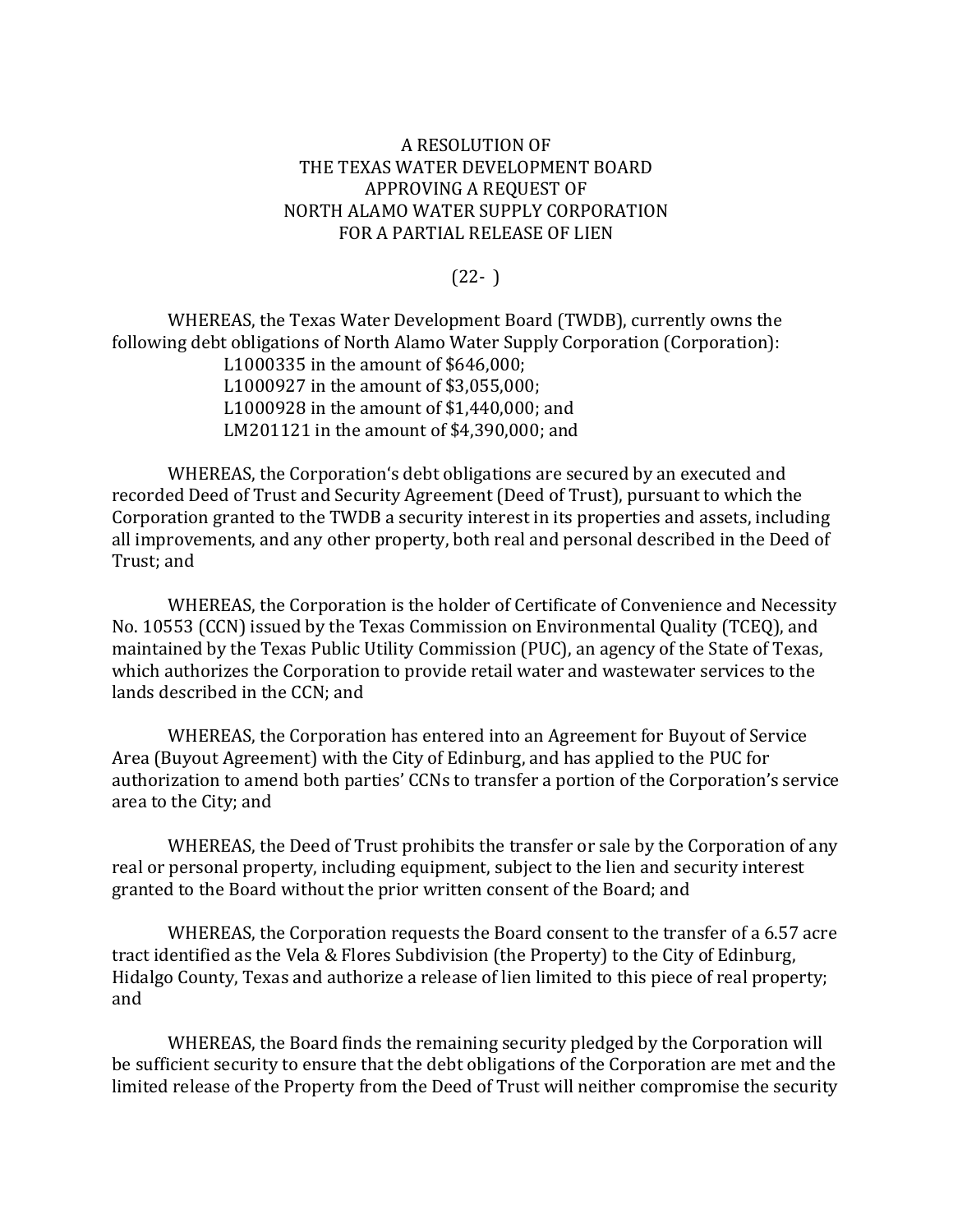offered by the Corporation nor impair the Corporation's ability to meet its obligations under the Corporation's debt obligations; and

WHEREAS, the Board further finds it is in the public interest for the Board to grant a partial release of lien and to approve the Corporation's transfer or sale of the Property.

NOW THEREFORE, based on said considerations and findings, the Texas Water Development Board resolves as follows:

- 1. The TWDB approves the release of lien and security interest created under the Deed of Trust and consents to the sale of the land to the City of Edinburg.
- 2. The TWDB authorizes the Executive Administrator or his designate to execute the documents necessary to give effect to this Resolution.

Such approval is conditioned as follows:

- 1. The Corporation shall pay all costs of documentation and filing of the partial release of lien; and
- 2. The Corporation must provide to the TWDB copies of all relevant documents regarding the partial release of lien and the amendment of the Corporation'sCCN; and
- 3. The Corporation shall deposit any proceeds of the sale thereof in the Corporation's Interest and Sinking Fund.

APPROVED and ordered of record this the 2nd day of February 2022.

TEXAS WATER DEVELOPMENT BOARD

\_\_\_\_\_\_\_\_\_\_\_\_\_\_\_\_\_\_\_\_\_\_\_\_\_\_\_\_\_\_\_\_\_\_\_\_\_\_\_\_\_\_\_\_\_\_ Brooke T. Paup, Chairwoman

DATE SIGNED:

ATTEST:

 Jeff Walker Executive Administrator

\_\_\_\_\_\_\_\_\_\_\_\_\_\_\_\_\_\_\_\_\_\_\_\_\_\_\_\_\_\_\_\_\_\_\_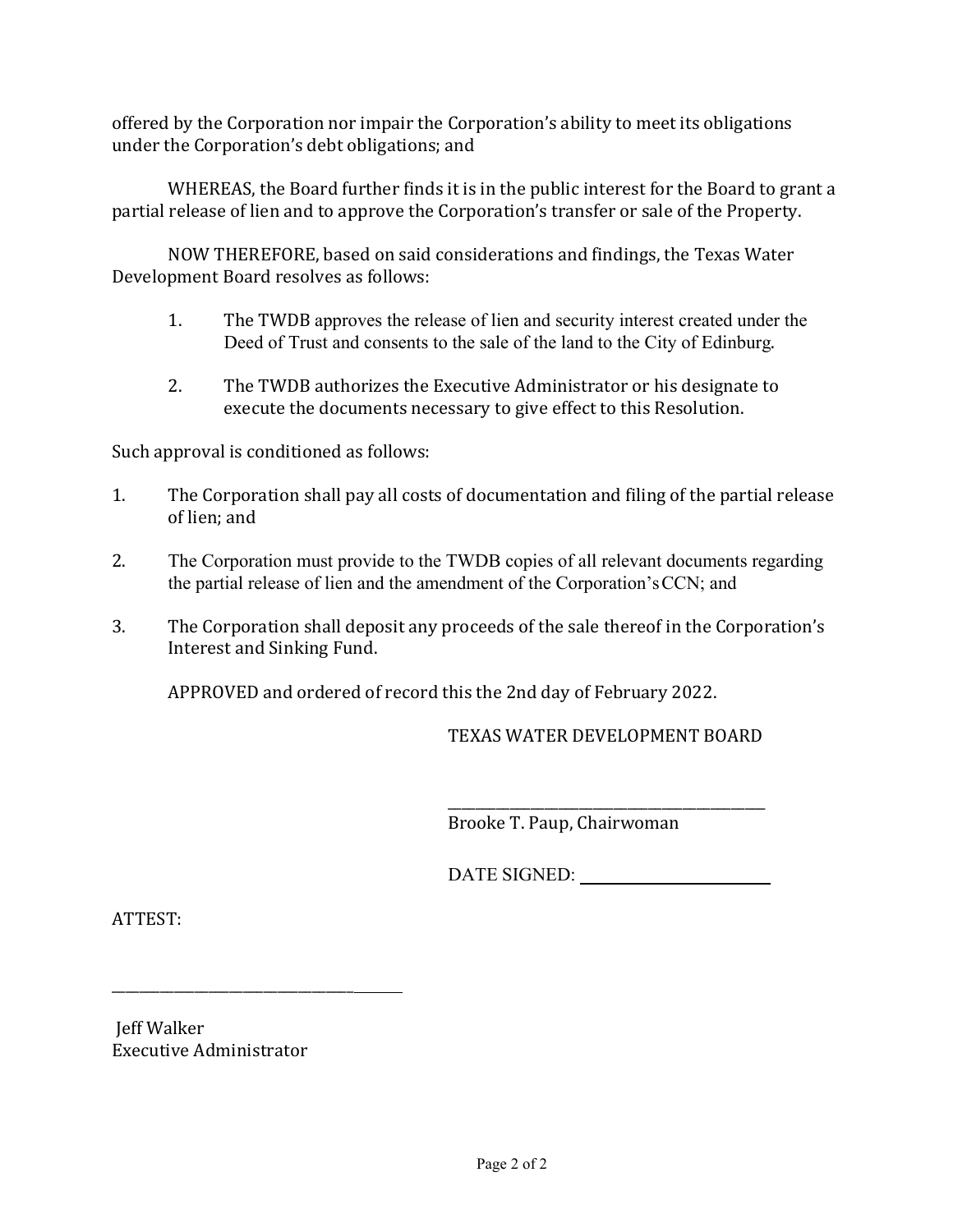Via Email: Joe.revnolds@twdb.texas.gov

### & via U.S. Postal Service Certified:

70201810000203699406 Mr. Joe P. Revnolds, Assistant General Counsel Texas Water Development Board ("TWDB") Stephen F. Austin Building 1700 N. Congress Avenue, Room 511-B Austin, Texas 78701

 $RE:$ North Alamo Water Supply Corporation ("North Alamo") - Request for TWDB's Consent to a Buyout of a portion of North Alamo's CCN Service Area by the City of Edinburg, Texas - Star Moulding - Vela Flores Subdivision.

Dear Mr. Reynolds:

North Alamo Water Supply Corporation ("North Alamo") and the City of Edinburg, Texas have entered into a Master Agreement for Buyout and Transfer of Service Areas ("Master Agreement") and a Counter-part Agreement for Buyout and Transfer of Service Area ("Counter-Part Agreement") per the copies enclosed. Accordingly, North Alamo is requesting TWDB's consent to the release of a part of its CCN Service Area as described in the attached Counter-Part Agreement in accordance with the terms stated therein.

Accordingly, this letter is to provide assurance to the TWDB that:

- the transaction will not adversely affect the agency's security position; and  $1)$
- $2)$ the transaction will not prevent North Alamo from carrying out the purposes of its loan(s) from TWDB.

The service area to be released is in satisfaction of North Alamo WSC's obligations under the terms of the above referenced Agreement. The expected net proceeds from the sale are:

Nine Thousand Five Hundred Seventy-six and no/100ths (\$9,576.00) dollars.

North Alamo WSC further requests TWDB approval reflecting that any proceeds remaining after paying the reasonable and necessary administrative expenses, if any, be used for one or more of the following purposes:

 $(1)$ to purchase or acquire property more suited to the borrower's needs; or